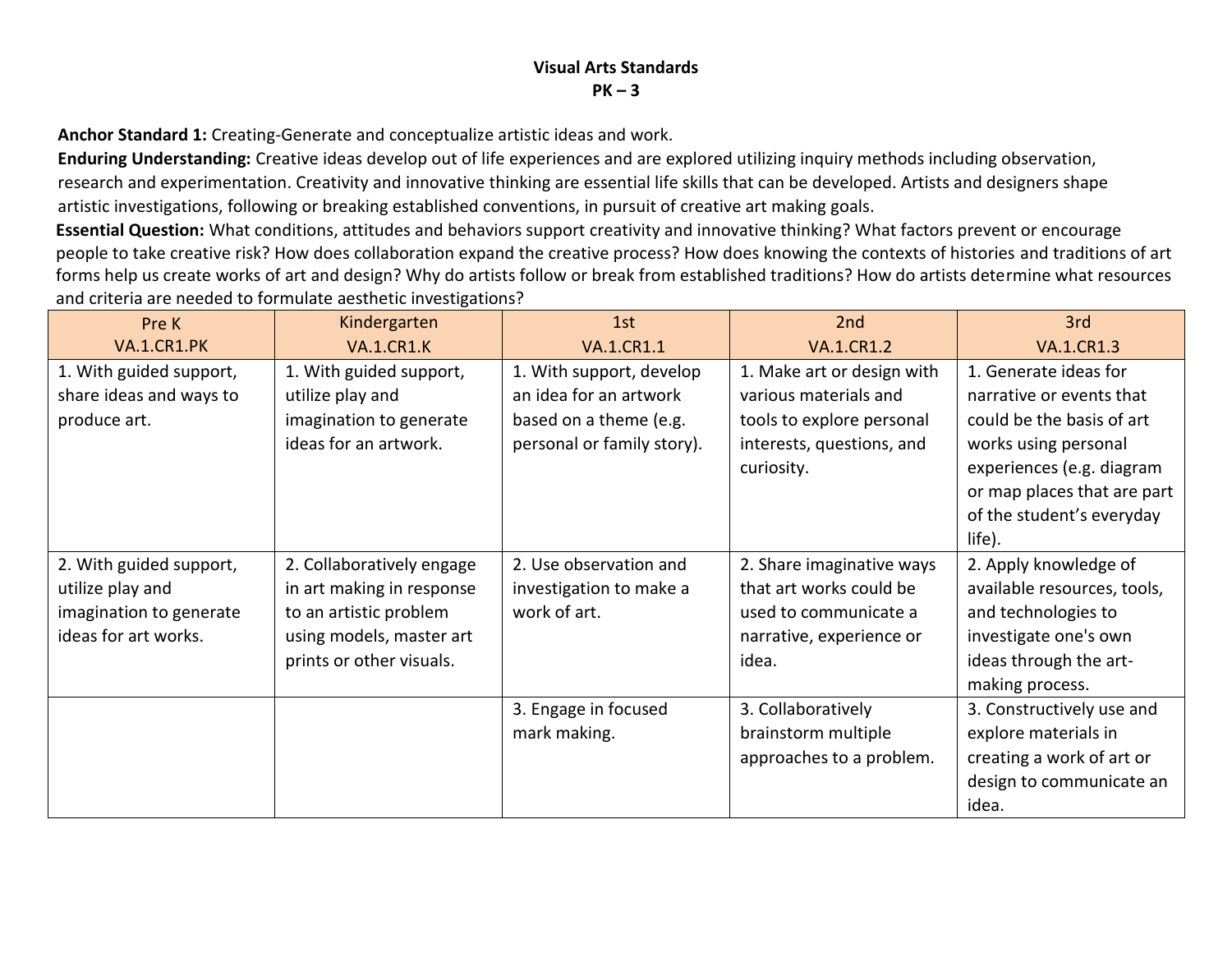**Anchor Standard 2:** Creating-Organize and develop artistic ideas and work.

**Enduring Understanding:** Artists and designers experiment with forms, structures, materials, concepts, media, and art making approaches. Artists and designers balance experimentation and safety, freedom and responsibility while developing and creating artworks. People create and interact with objects, places, and design that define, shape, enhance, and empower their lives. Clarity of visual organization supports effective communication.

**Essential Question:** How do artists work? How do artists and designers determine whether a particular direction in their work is effective? How do artists and designers learn from trial and error? How do artists and designers care for and maintain materials, tools, and equipment? Why is it important for safety and health to understand and follow correct procedures in handling materials, tools, and equipment? How do artists appropriately use other's images and ideas? What responsibilities come with the freedom to create? How do objects, places, and design shape lives and communities? How do artists and designers determine goals for designing or redesigning objects, places, or systems? How do artists and designers create works of art or design that effectively communicate? How does art and design communicate stories and ideas?

| Pre K                        | Kindergarten                | 1st                           | 2nd                         | 3rd                        |
|------------------------------|-----------------------------|-------------------------------|-----------------------------|----------------------------|
| <b>VA.2.CR2.PK</b>           | <b>VA.2.CR2.K</b>           | <b>VA.2.CR2.1</b>             | <b>VA.2.CR2.2</b>           | <b>VA.2.CR2.3</b>          |
| 1. Share, care, and use a    | 1. Through                  | 1. Explore uses of            | 1. Experiment with various  | 1. Create personally       |
| variety of art materials and | experimentation, build      | materials and tools to        | materials and tools to      | satisfying artwork using a |
| equipment.                   | skills in various media and | create works of art or        | explore personal interests  | variety of artistic        |
|                              | approaches to art-making.   | design.                       | in a work of art or design. | processes and materials.   |
| 2. Create and tell about     | 2. Identify safe and non-   | 2. Demonstrate safe and       | 2. Demonstrate safe         | 2. Demonstrate an          |
| art that communicates a      | toxic art materials, tools, | proper procedures for         | procedures for using and    | understanding of the safe  |
| story about a familiar       | and equipment.              | using materials, tools, and   | cleaning art tools and      | and proficient use of      |
| place or object.             |                             | equipment while making        | equipment and studio        | materials, tools, and      |
|                              |                             | art.                          | spaces.                     | equipment for a variety of |
|                              |                             |                               |                             | artistic processes.        |
|                              | 3. Create art that          | 3. Identify and classify uses | 3. Repurpose objects to     | 3. Individually or         |
|                              | represents natural and      | of everyday objects           | make something new.         | collaboratively construct  |
|                              | constructed environments.   | through drawings,             |                             | representations, diagrams, |
|                              |                             | diagrams, sculptures, or      |                             | or maps of places that are |
|                              |                             | other visual means.           |                             | part of the students'      |
|                              |                             |                               |                             | everyday lives.            |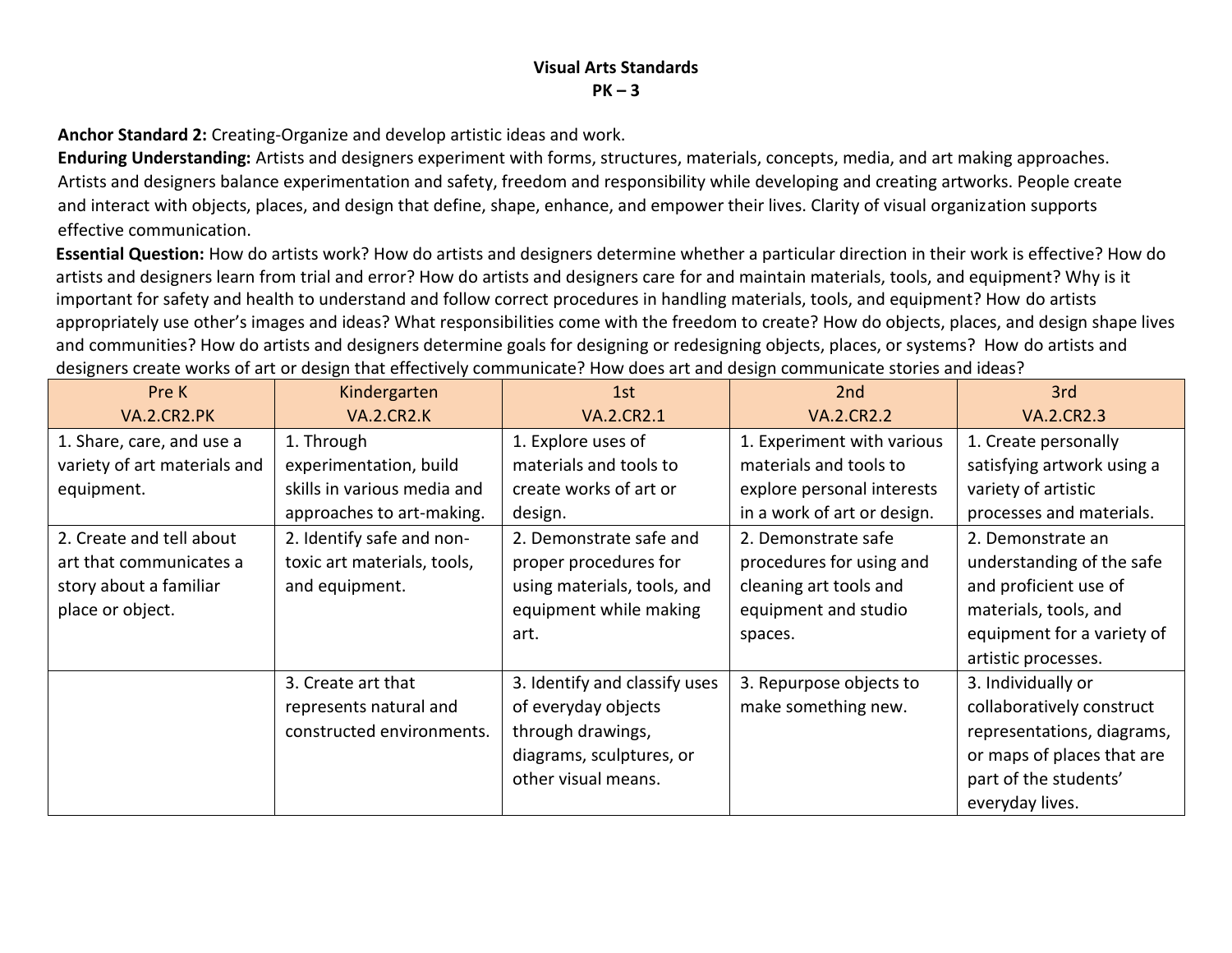**Anchor Standard 3:** Creating-Refine and complete artistic work.

**Enduring Understanding:** Artists and designers develop excellence through practice and constructive critique, reflecting on, revising, and refining work over time.

**Essential Question:** What role does persistence play in revising, refining and developing work? How do artists grow and become accomplished in art forms? How does collaboratively reflecting on a work help us experience it more fully and develop it more completely?

| Pre K                   | Kindergarten            | 1st                        | 2nd                        | 3rd                        |
|-------------------------|-------------------------|----------------------------|----------------------------|----------------------------|
| VA.3.CR3.PK             | <b>VA.3.CR3.K</b>       | <b>VA.3.CR3.1</b>          | <b>VA.3.CR3.2</b>          | VA.3.CR3.3                 |
| 1. Develop art skills   | 1. Develop art skills   | 1. Refine and enhance art  | 1. Improve and elaborate   | 1. Refine and adapt media  |
| through repetition and  | through repetition and  | skills through repetition  | on aesthetic and technical | art works in consideration |
| practice.               | practice.               | and practice.              | aspects of artwork based   | of audience, and the       |
|                         |                         |                            | on classroom discussion.   | context of the work.       |
| 2. Share and talk about | 2. Share and talk about | 2. Using art vocabulary,   | 2. Using art vocabulary,   | 2. Choose from             |
| artwork.                | artwork using art       | describe personal artistic | describe personal artistic | experimental approaches    |
|                         | vocabulary.             | choices.                   | choices.                   | and techniques to          |
|                         |                         |                            |                            | determine the most         |
|                         |                         |                            |                            | effective solution.        |
|                         |                         |                            | 3. Utilize personal        | 3. Utilize personal        |
|                         |                         |                            | reflection and critical    | reflection and critical    |
|                         |                         |                            | feedback to refine         | feedback to refine         |
|                         |                         |                            | technical proficiency,     | technical proficiency,     |
|                         |                         |                            | intentionality, aesthetic  | intentionality, aesthetic  |
|                         |                         |                            | judgment and expressive    | judgment and expressive    |
|                         |                         |                            | capability.                | capability.                |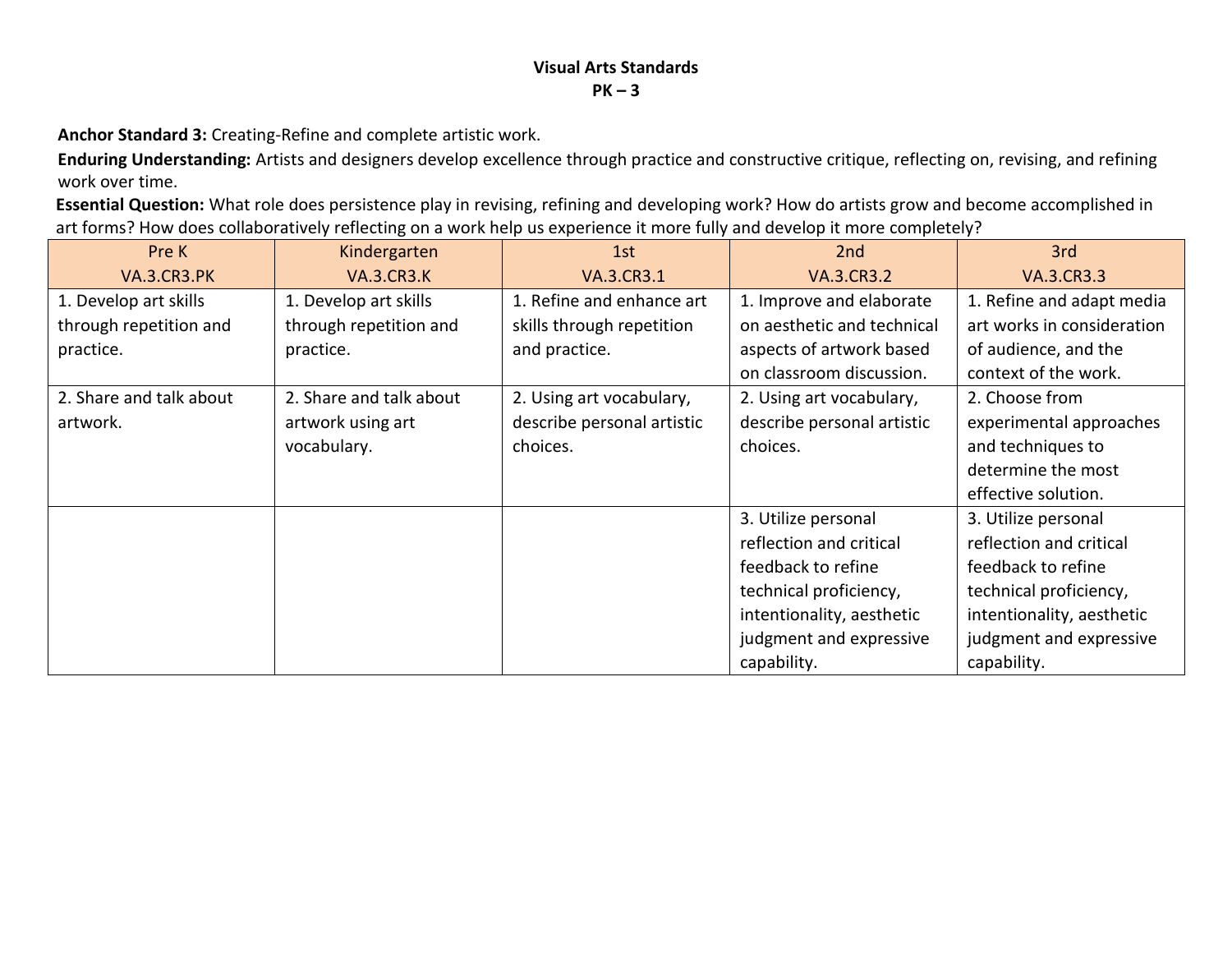**Anchor Standard 4:** Presenting-Analyze, interpret and select artistic work for presentation.

**Enduring Understanding:** Artists, curators and others consider a variety of factors and methods including evolving technologies when preparing and refining artwork for display and or when deciding if and how to preserve and protect it.

**Essential Question:** What methods and processes are considered when preparing artwork for presentation or preservation? How does the presentation of artwork affect its meaning to the viewer? What criteria are considered when selecting work for presentation, a portfolio, or a collection?

| Pre K                  | Kindergarten                | 1st                        | 2nd                         | 3rd                           |
|------------------------|-----------------------------|----------------------------|-----------------------------|-------------------------------|
| VA.4.PR1.PK            | <b>VA.4.PR1.K</b>           | <b>VA.4.PR1.1</b>          | <b>VA.4.PR1.2</b>           | <b>VA.4.PR1.3</b>             |
| 1. Explain the purpose | 1. Select personal works    | 1. Organize their artwork  | 1. Organize their artwork   | 1. Select artworks to put     |
| of a portfolio or      | of art for a portfolio or a | in a portfolio and explain | in a portfolio and explain  | into their portfolio and      |
| collection.            | collection of evidence.     | the process.               | the process.                | explain why they chose        |
|                        |                             |                            |                             | those specific works.         |
|                        |                             |                            | 2. Learn about materials or | 2. Collect and organize a     |
|                        |                             |                            | artistic techniques for     | body of evidence that         |
|                        |                             |                            | preparing artwork for       | reflects the artistic process |
|                        |                             |                            | presentation.               | and prepare it for            |
|                        |                             |                            |                             | presentation (e.g.            |
|                        |                             |                            |                             | sketchbook).                  |
|                        |                             |                            |                             | 3. Write an artist's          |
|                        |                             |                            |                             | statement that reflects       |
|                        |                             |                            |                             | their learning.               |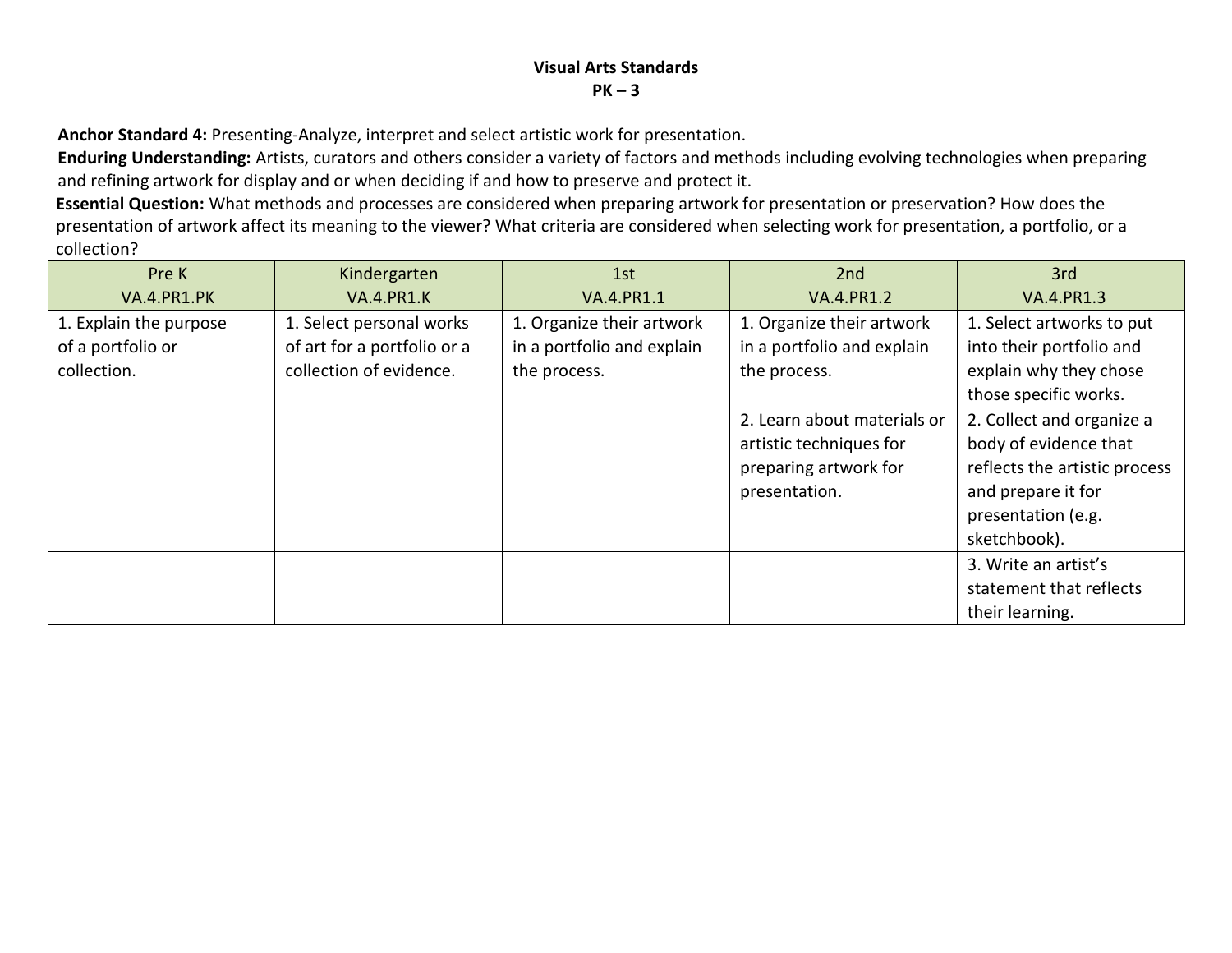**Anchor Standard 5:** Presenting-Develop and refine artistic techniques and work for presentation.

**Enduring Understanding:** Objects, artifacts and artworks collected, preserved, or presented either by artists, museums, or other venues, communicate meaning and a record of social, cultural and political experiences resulting in the cultivating appreciation and understanding. **Essential Question:** What is an exhibition space? How does the presenting and sharing of objects, artifacts, and artworks influence and shape ideas, beliefs, and experiences? How do objects, artifacts, and artworks collected, preserved, or presented, cultivate appreciation and understanding?

| Pre K                    | Kindergarten                | 1st                         | 2nd                         | 3rd                          |
|--------------------------|-----------------------------|-----------------------------|-----------------------------|------------------------------|
| VA.5.PR2.PK              | <b>VA.5.PR2.K</b>           | <b>VA.5.PR2.1</b>           | <b>VA.5.PR2.2</b>           | VA.5.PR2.3                   |
| 1. Identify where art is | 1. Explain what an art      | 1. Identify and explain the | 1. Identify and explain the | 1. Compare and contrast      |
| displayed both in and    | museum is and distinguish   | roles and responsibilities  | roles and responsibilities  | how art exhibited in and     |
| outside of school.       | how an art museum is        | of the spaces and people    | of the spaces and people    | outside of school in         |
|                          | different from other places | who work in and visit       | who work in and visit       | museums, galleries, and      |
|                          | in which art is displayed.  | museums and other art       | museums and other art       | other venues, including      |
|                          |                             | venues.                     | venues (e.g. galleries,     | virtual spaces, contributes  |
|                          |                             |                             | virtual, public spaces).    | to the community.            |
|                          |                             |                             | 2. Analyze how art          | 2. Identify and explain how  |
|                          |                             |                             | exhibited inside and        | and where different          |
|                          |                             |                             | outside of schools (such as | cultures record and          |
|                          |                             |                             | in museums, galleries,      | illustrate stories and       |
|                          |                             |                             | virtual spaces, and other   | history of life through art. |
|                          |                             |                             | venues) contribute to       |                              |
|                          |                             |                             | communities.                |                              |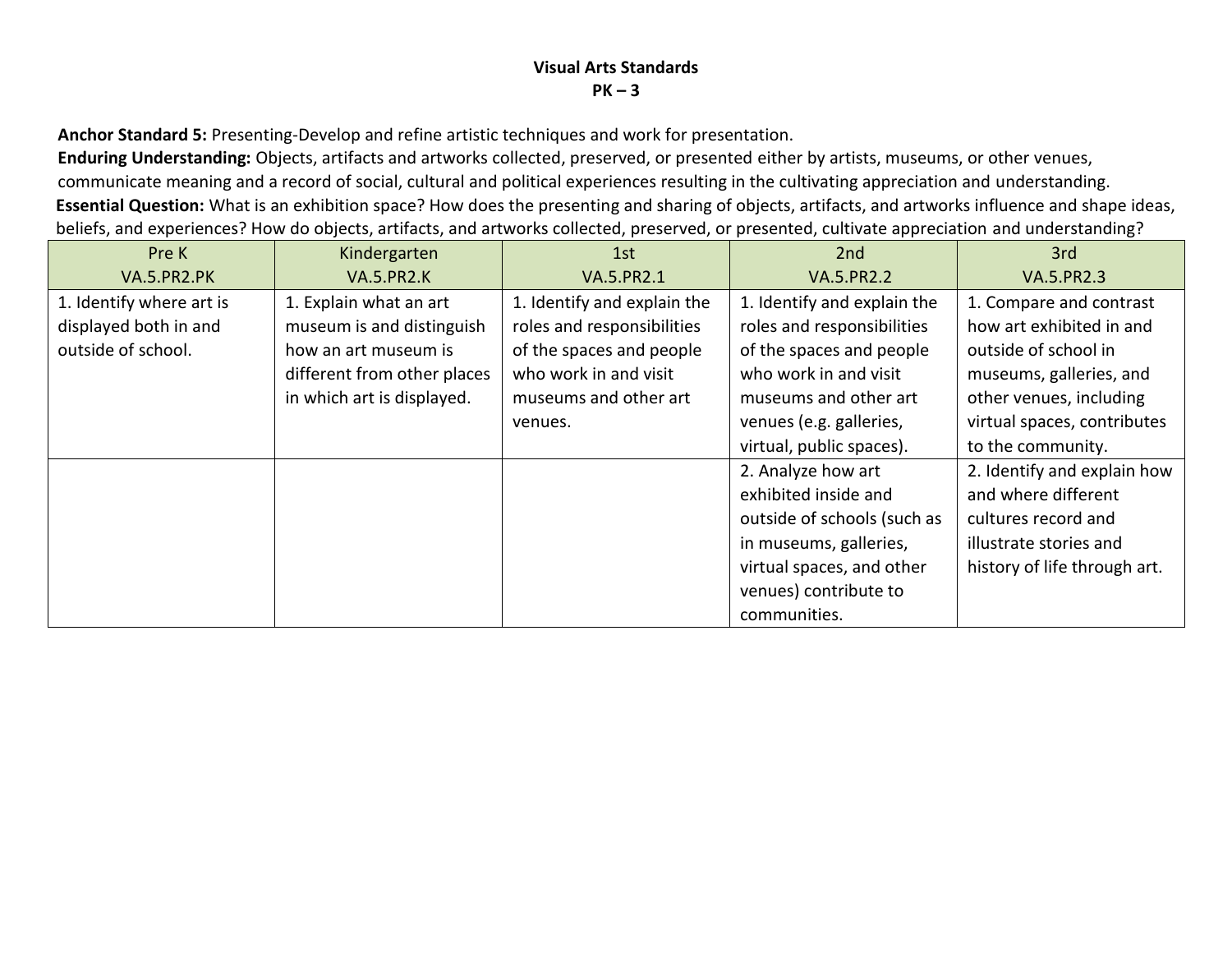**Anchor Standard 6:** Presenting-Convey meaning through the presentation of artistic work.

**Enduring Understanding:** Artists and other presenters consider various techniques, methods, venues, and criteria when analyzing, selecting, and curating objects, artifacts, and artworks for preservation and presentation.

**Essential Question:** Why do people value objects, artifacts, and artworks, and select them for presentation? What criteria, methods and processes are used to select work for presentation or preservation? How are artworks cared for and by whom?

| Pre K                   | Kindergarten              | 1st                       | 2 <sub>nd</sub>            | 3rd                          |
|-------------------------|---------------------------|---------------------------|----------------------------|------------------------------|
| VA.6.PR3.PK             | <b>VA.6.PR3.K</b>         | VA.6.PR3.1                | <b>VA.6.PR3.2</b>          | VA.6.PR3.3                   |
| 1. Identify reasons for | 1. Select art objects for | 1. Select art objects for | 1. Select art objects for  | 1. Select art objects for    |
| saving and displaying   | personal portfolio and    | personal portfolio and    | personal portfolio and     | personal portfolio and       |
| objects, artifacts and  | display and explain why   | display and explain why   | display and explain why    | display and explain why      |
| artwork.                | they were chosen.         | they were chosen.         | they were chosen.          | they were chosen.            |
|                         |                           | 2. Explain why some       | 2. Explain why some        | 2. Explain why some          |
|                         |                           | objects, artifacts, and   | objects, artifacts, and    | objects, artifacts, and      |
|                         |                           | artworks are preferred.   | artworks are preferred.    | artworks are preferred.      |
|                         |                           |                           | 3. Select artwork based on | 3. Investigate possibilities |
|                         |                           |                           | a theme or concept for an  | and limitations of a         |
|                         |                           |                           | exhibit.                   | variety of spaces,           |
|                         |                           |                           |                            | including electronic, for    |
|                         |                           |                           |                            | exhibiting artwork.          |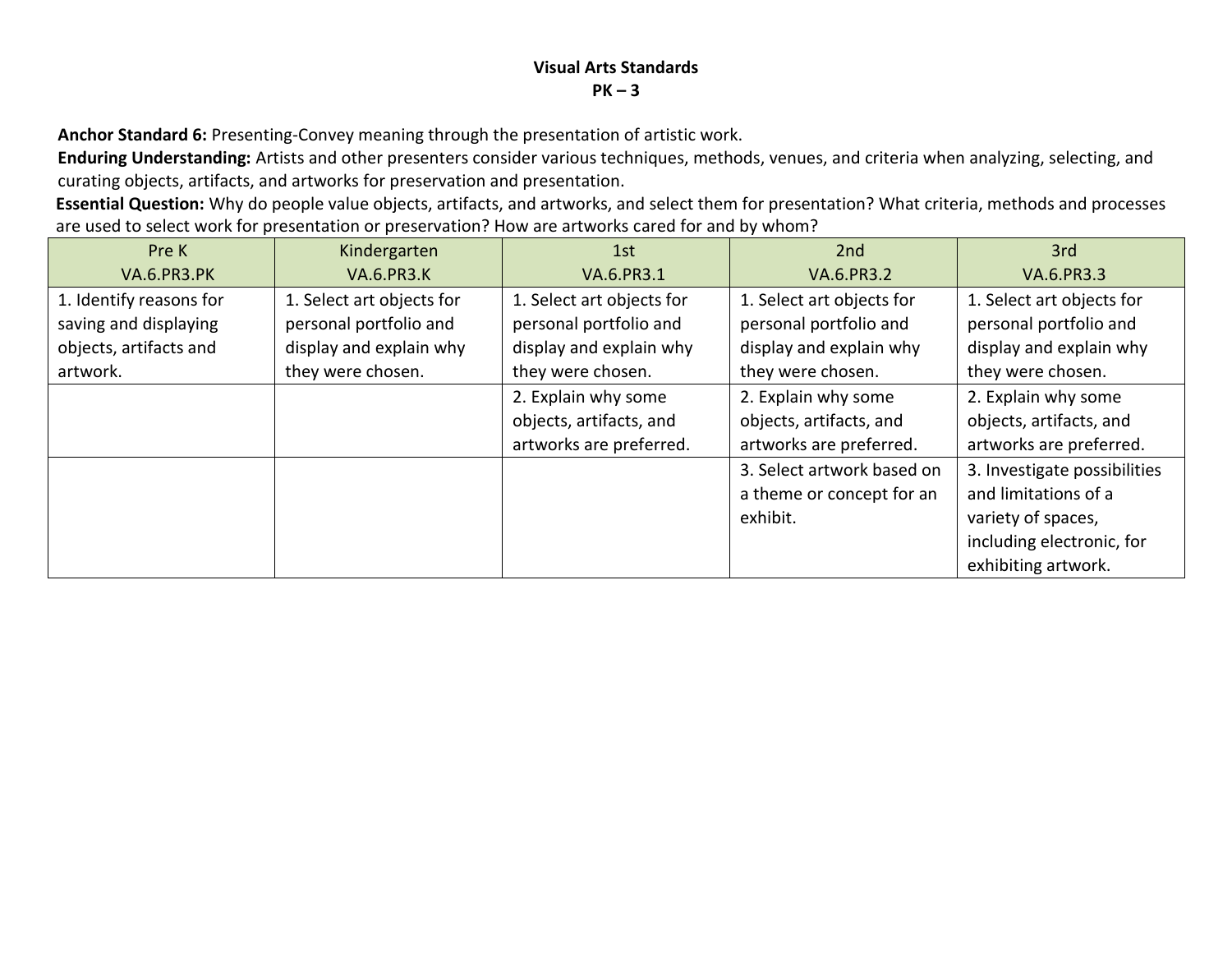**Anchor Standard 7:** Responding-Perceive and analyze artistic work.

**Enduring Understanding:** Individual aesthetic and empathetic awareness developed through engagement with art can lead to understanding and appreciation of self, others, the natural world, and constructed environments.

**Essential Question:** What is an image? Where and how do we encounter images in our world? How do images influence our views of the world?

| Pre K                       | Kindergarten               | 1st                         | 2nd                          | 3rd                          |
|-----------------------------|----------------------------|-----------------------------|------------------------------|------------------------------|
| VA.7.RE1.PK                 | <b>VA.7.RE1.K</b>          | VA.7.RE1.1                  | <b>VA.7.RE1.2</b>            | <b>VA.7.RE1.3</b>            |
| 1. Distinguish between      | 1. Distinguish between     | 1. Distinguish between      | 1. Distinguish between       | 1. Distinguish between       |
| different types of images   | different types of images  | different types of images   | different types of art (i.e. | different types of art (i.e. |
| and real objects (i.e. 2D & | and real objects and       | and real objects and        | 2D & 3D) and what it         | 2D & 3D) and determine       |
| 3D).                        | describe what an image     | describe what an image      | represents.                  | messages communicated.       |
|                             | represents (i.e. 2D & 3D). | represents (i.e. 2D & 3D).  |                              |                              |
|                             |                            | 2. Compare visual imagery   | 2. Compare images that       | 2. Describe visual imagery   |
|                             |                            | that represents the same    | represent the same           | based on expressive          |
|                             |                            | subject in different media. | subject in different         | properties (i.e. content,    |
|                             |                            |                             | media.                       | formal elements of art and   |
|                             |                            |                             |                              | principles of design).       |
|                             |                            |                             | 3. Categorize visual         |                              |
|                             |                            |                             | imagery based on             |                              |
|                             |                            |                             | expressive properties (i.e.  |                              |
|                             |                            |                             | content, formal elements     |                              |
|                             |                            |                             | of art and principles of     |                              |
|                             |                            |                             | design).                     |                              |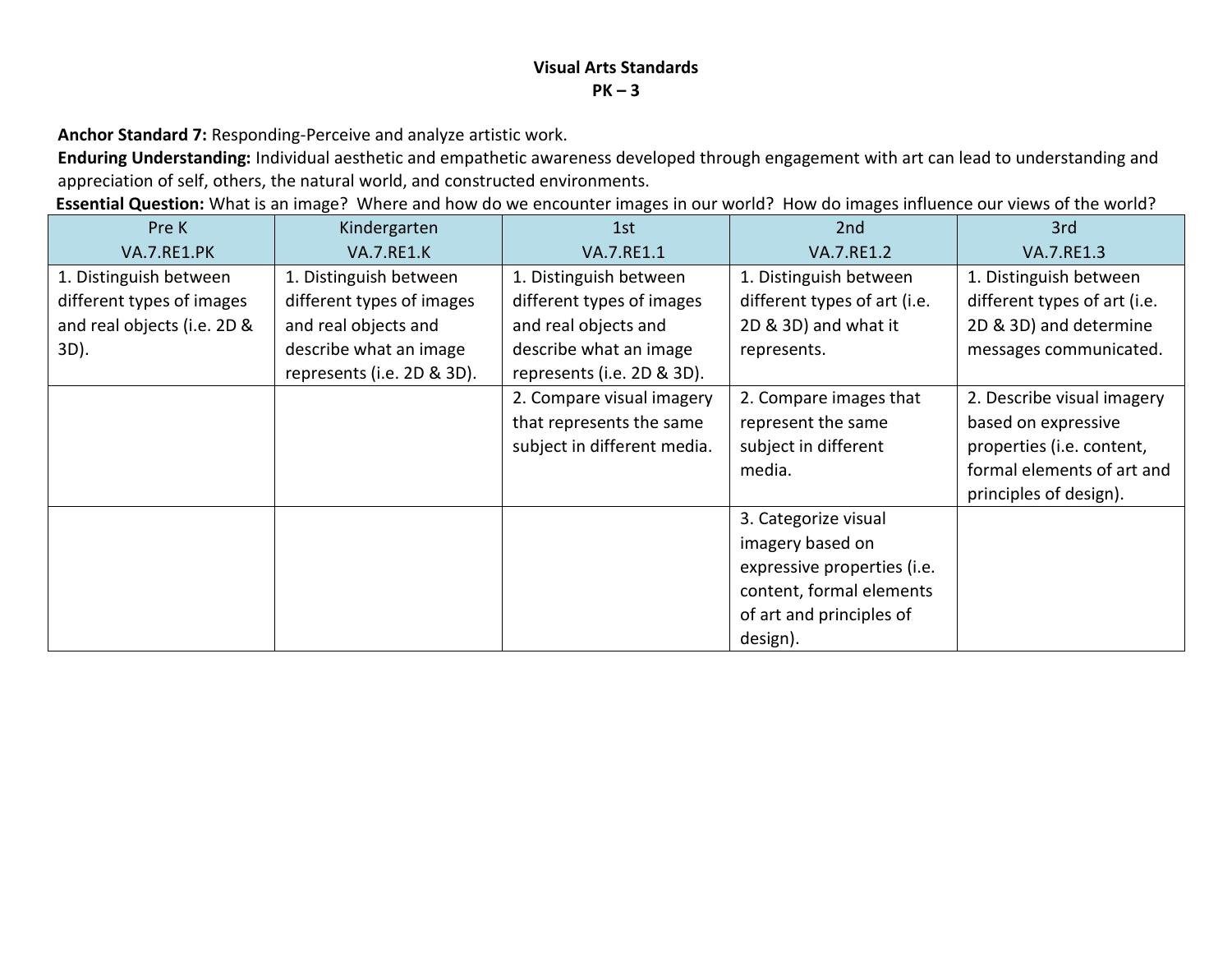**Anchor Standard 8:** Responding-Interpret intent and meaning in artistic work.

**Enduring Understanding:** People gain insights into meanings of artworks by engaging in the process of art criticism.

**Essential Question:** What is the value of engaging in the process of art criticism? How can the viewer "read" a work of art in the context of visual literacy? How does knowing and using visual art vocabularies help us understand and interpret works of art?

| Pre K                      | Kindergarten               | 1st                    | 2nd                        | 3rd                        |
|----------------------------|----------------------------|------------------------|----------------------------|----------------------------|
| VA.8.RE2.PK                | <b>VA.8.RE2.K</b>          | VA.8.RE2.1             | VA.8.RE2.2                 | VA.8.RE2.3                 |
| 1. Interpret art by        | 1. Interpret art by        | 1. Interpret art by    | 1. Interpret art by        | 1. Interpret art by        |
| identifying and describing | identifying subject matter | categorizing subject   | identifying the mood       | identifying the mood       |
| subject matter.            | and describing relevant    | matter and identifying | suggested by a work of art | suggested by a work of art |
|                            | details.                   | basic art elements.    | and describing relevant    | and describing relevant    |
|                            |                            |                        | subject matter and basic   | subject matter and basic   |
|                            |                            |                        | art elements.              | art elements.              |
|                            |                            |                        |                            | 2. Interpret art by        |
|                            |                            |                        |                            | analyzing use of media.    |

# **Anchor Standard 9:** Responding-Apply criteria to evaluate artistic work.

# **Enduring Understanding:** People evaluate art based on various criteria.

**Essential Question:** How does one determine criteria to evaluate a work of art? How and why might criteria vary? How is a personal preference different from an evaluation?

| Pre K                     | Kindergarten              | 1st                        | 2nd                       | 3rd                          |
|---------------------------|---------------------------|----------------------------|---------------------------|------------------------------|
| VA.9.RE3.PK               | <b>VA.9.RE3.K</b>         | VA.9.RE3.1                 | VA.9.RE3.2                | VA.9.RE3.3                   |
| 1. Identify an artwork of | 1. Explain reasons for    | 1. Identify artworks based | 1. Use art vocabulary to  | 1. Use art vocabulary to     |
| preference.               | identifying an artwork of | on different reasons for   | express preferences about | express preferences about    |
|                           | preference.               | preferences.               | an artwork.               | an artwork.                  |
|                           |                           |                            |                           | 2. Using visual evidence,    |
|                           |                           |                            |                           | evaluate an artwork based    |
|                           |                           |                            |                           | on a given criteria (e.g.    |
|                           |                           |                            |                           | artistic styles, genres &    |
|                           |                           |                            |                           | media, historical & cultural |
|                           |                           |                            |                           | contexts).                   |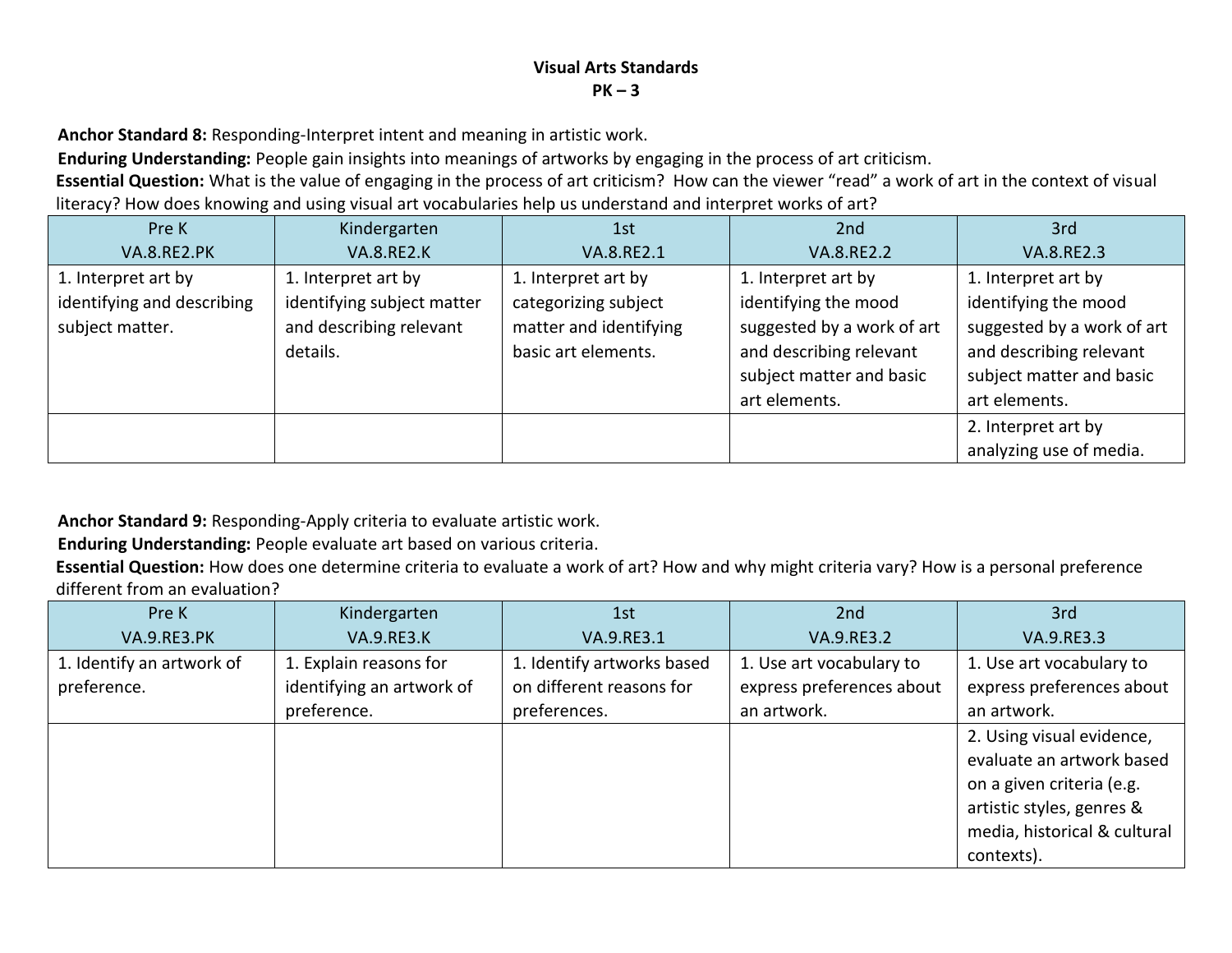**Anchor Standard 10:** Connecting-Relate artistic ideas and works with societal, cultural, and historical context to deepen understanding. **Enduring Understanding:** Through art-making, people make meaning by investigating and developing awareness of perceptions, knowledge, and experiences.

**Essential Question:** How does engaging in creating art enrich people's lives? How does making art attune people to their surroundings? How do people contribute to awareness and understanding of their lives and the lives of their communities through art-making?

| Pre K                     | Kindergarten               | 1st                        | 2nd                      | 3rd                       |
|---------------------------|----------------------------|----------------------------|--------------------------|---------------------------|
| <b>VA.10.CO1.PK</b>       | VA.10.CO1.K                | VA.10.CO1.1                | VA.10.CO1.2              | VA.10.CO1.3               |
| 1. Explore the world      | 1. Use personal            | 1. Use and share personal  | 1. Create works of art   | 1. Create works of art    |
| through descriptive and   | experiences and choices in | experiences and interests  | about events in home,    | based on observations of  |
| expressive works and art- | making artworks.           | in creating artwork.       | school or community life | surroundings.             |
| making.                   |                            |                            | (e.g. narrative,         |                           |
|                           |                            |                            | documentation).          |                           |
|                           | 2. Share memorable         | 2. Identify times, places, | 2. Discuss and describe  | 2. Identify and show how  |
|                           | experiences of artworks.   | and reasons by which       | the meaning and          | artwork forms meanings,   |
|                           |                            | people make art.           | purpose of an artwork.   | situations and/or culture |
|                           |                            |                            |                          | (e.g. popular culture,    |
|                           |                            |                            |                          | online and local          |
|                           |                            |                            |                          | experiences).             |